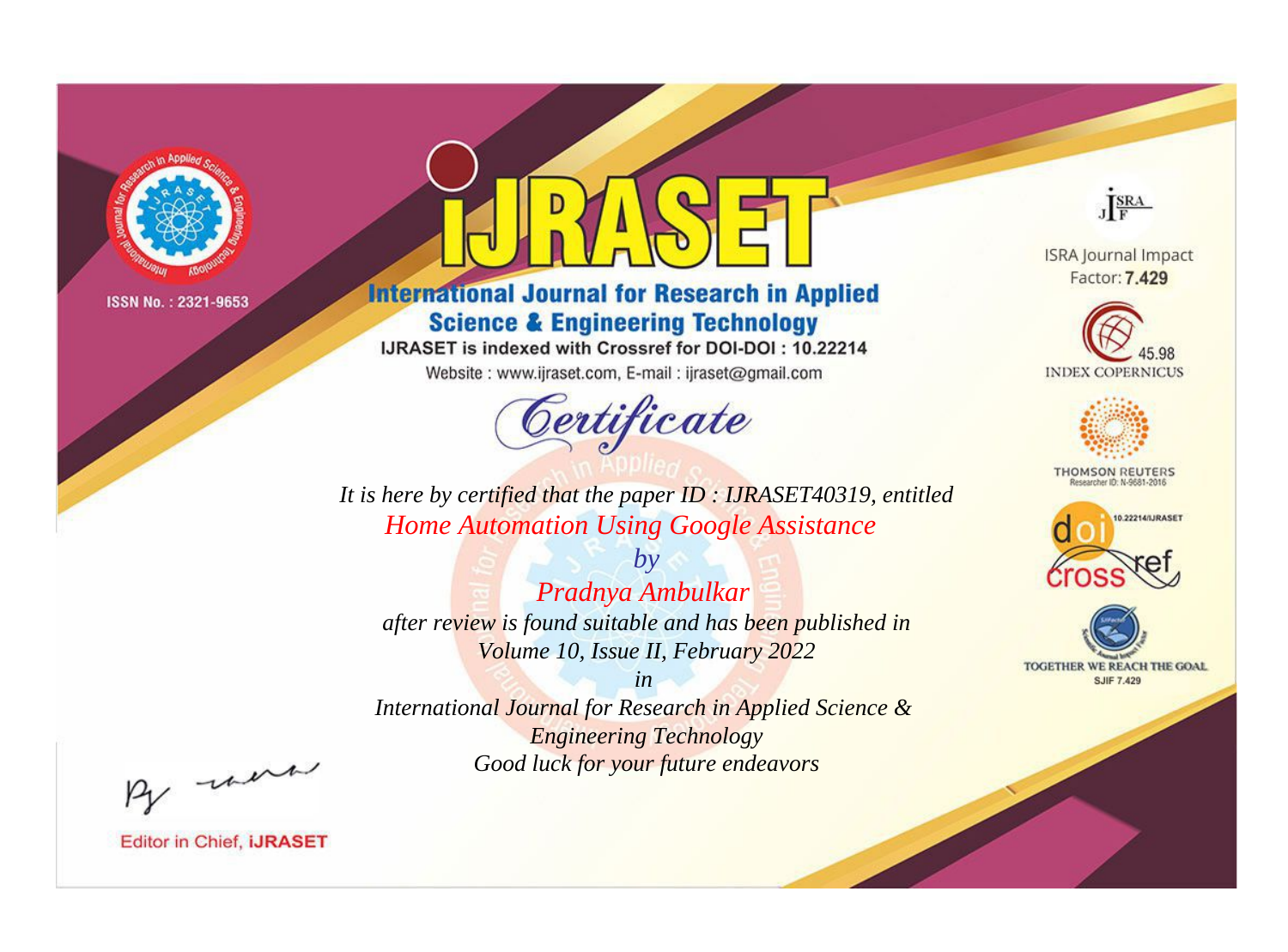

# **International Journal for Research in Applied Science & Engineering Technology**

IJRASET is indexed with Crossref for DOI-DOI: 10.22214

Website: www.ijraset.com, E-mail: ijraset@gmail.com



JERA

**ISRA Journal Impact** Factor: 7.429





**THOMSON REUTERS** 



TOGETHER WE REACH THE GOAL **SJIF 7.429** 

It is here by certified that the paper ID: IJRASET40319, entitled **Home Automation Using Google Assistance** 

 $by$ Siddique Yawar after review is found suitable and has been published in Volume 10, Issue II, February 2022

 $in$ International Journal for Research in Applied Science & **Engineering Technology** Good luck for your future endeavors

By morn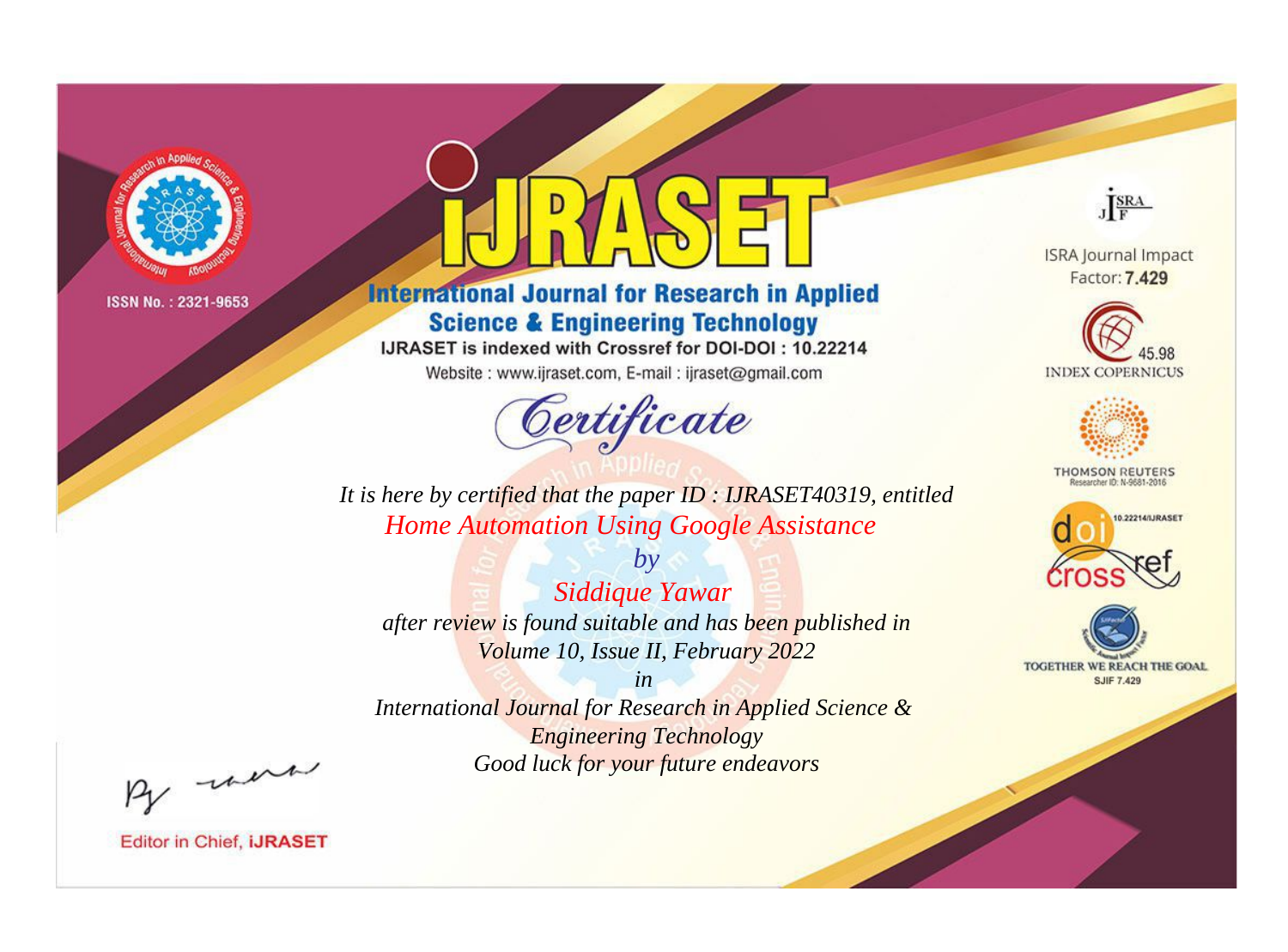

# **International Journal for Research in Applied Science & Engineering Technology**

IJRASET is indexed with Crossref for DOI-DOI: 10.22214

Website: www.ijraset.com, E-mail: ijraset@gmail.com



JERA **ISRA Journal Impact** 

Factor: 7.429





**THOMSON REUTERS** 



TOGETHER WE REACH THE GOAL **SJIF 7.429** 

It is here by certified that the paper ID: IJRASET40319, entitled **Home Automation Using Google Assistance** 

**Pratik Sarage** after review is found suitable and has been published in Volume 10, Issue II, February 2022

 $b\nu$ 

 $in$ International Journal for Research in Applied Science & **Engineering Technology** Good luck for your future endeavors

By morn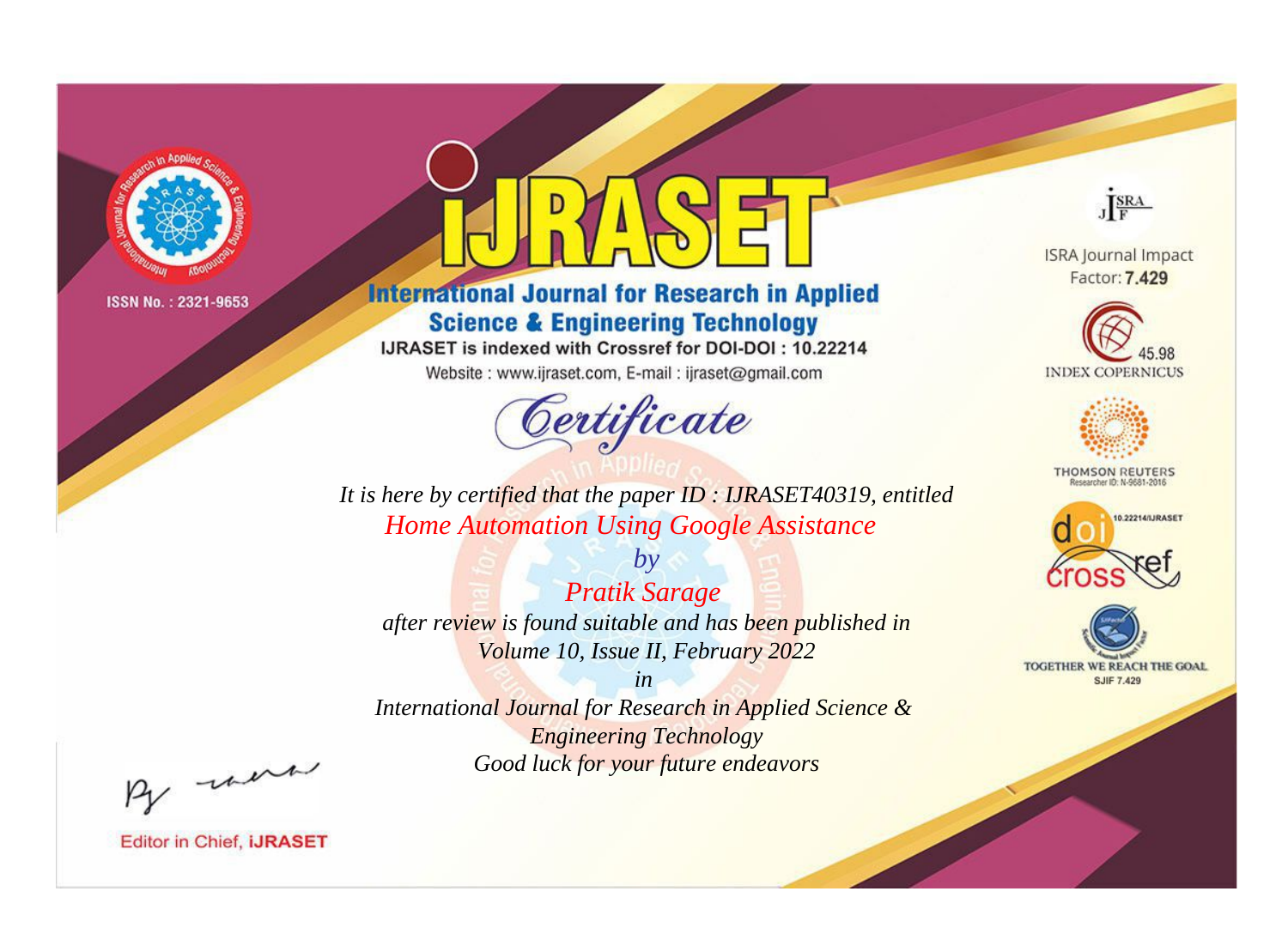

# **International Journal for Research in Applied Science & Engineering Technology**

IJRASET is indexed with Crossref for DOI-DOI: 10.22214

Website: www.ijraset.com, E-mail: ijraset@gmail.com



JERA

**ISRA Journal Impact** Factor: 7.429





**THOMSON REUTERS** 



TOGETHER WE REACH THE GOAL **SJIF 7.429** 

It is here by certified that the paper ID: IJRASET40319, entitled **Home Automation Using Google Assistance** 

**Arif Sheikh** after review is found suitable and has been published in Volume 10, Issue II, February 2022

 $by$ 

 $in$ International Journal for Research in Applied Science & **Engineering Technology** Good luck for your future endeavors

By morn